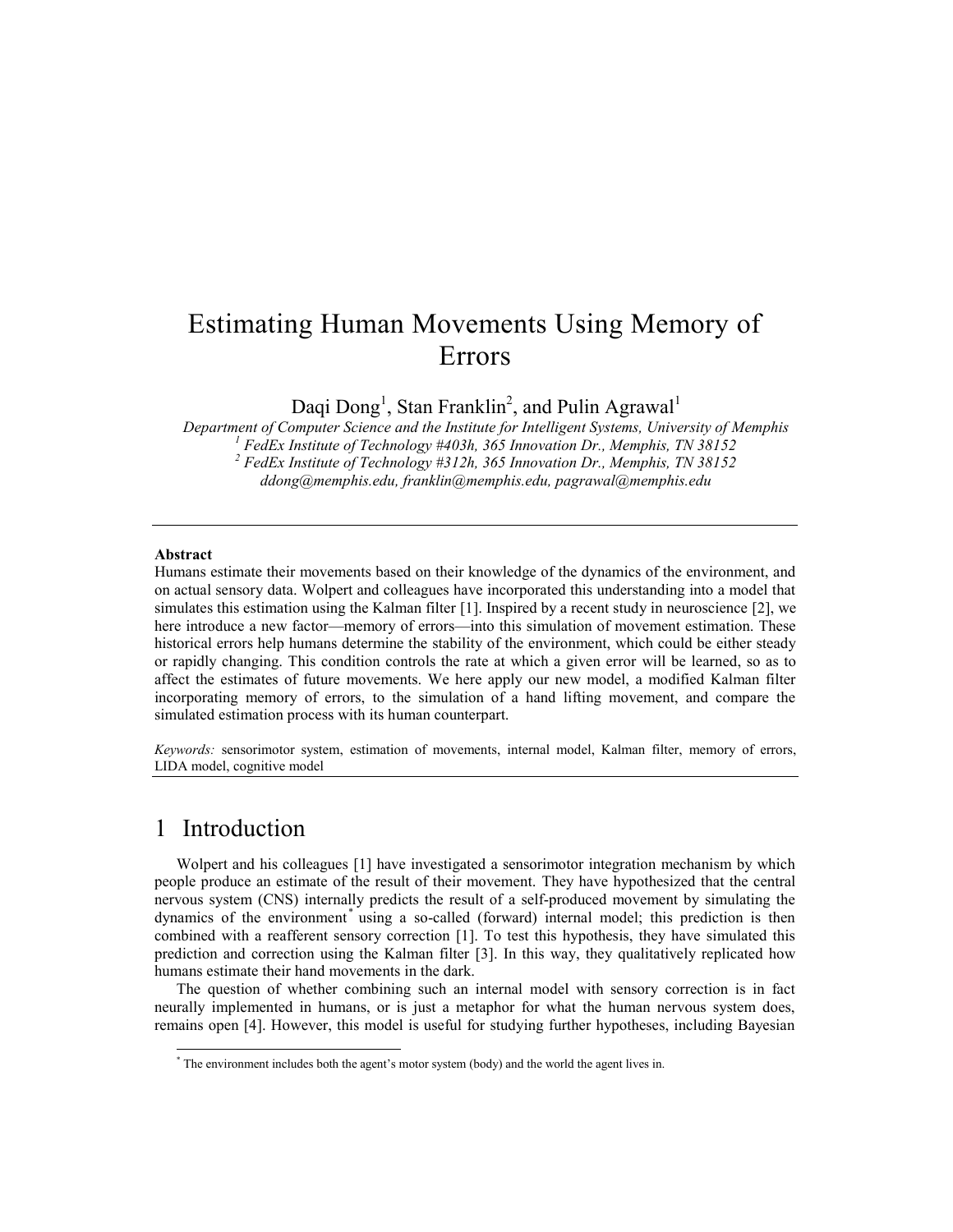decision theory for sensorimotor control [\[5\]](#page-9-4), optimal feedback control [\[6\]](#page-9-5), and motor recognition [\[7\]](#page-9-6). Moreover, the Kalman filter itself has been applied in different domains in other fields. together with its extended version: extended Kalman filter (EKF) [\[8\]](#page-9-7).

In the Kalman Filter, there are two factors that balance the importance between predicted results and sensory results: the inaccuracy in the knowledge of the dynamics of the environment, and the noise in the sensory process.

Here we introduce a third balancing factor, changes in the environmental dynamics. Actually, humans may experience, and then remember, such changes as a kind of error, the difference between intended (predicted) results and actual (sensory) results. We propose that this new factor is driven by memory of errors caused by changes in the dynamics. This idea is inspired by a recent study in sensorimotor learning [\[2\]](#page-9-1). Herzfeld and his colleagues hypothesize that besides learning from errors, the brain may decide how much to learn from a given error depending on its memory of errors. These historical errors help humans determine whether the environment is steady or rapidly changing. Environmental stability thus controls how much of a given error will be learned so as to affect the estimate of the upcoming movement.

In the following section we describe and compare the studies of Wolpert et al. [\[1\]](#page-9-0) and Herzfeld et al. [\[2\]](#page-9-1). We then introduce our new model, a modified Kalman filter, which estimates human movements using memory of errors, and go on to describe a computational experiment that simulating hand lifting action. Finally, we propose some directions for further research.

# 2 Previous Work

In this section we first review a study regarding how people estimate their hand movements in the dark [\[1\]](#page-9-0), and then introduce a recent study about how memory of errors affects sensorimotor learning [\[2\]](#page-9-1). Finally, we compare the two studies. In this way, we provide adequate background knowledge to prepare for the introduction of our new model in the following section.

### 2.1 Simulating a Sensorimotor Integration Process Using the Kalman Filter

Wolpert and colleagues [\[1\]](#page-9-0) have argued for the existence of an internal model in the central nervous system (CNS) that simulates the response of the motor system. They have carried out a human experiment in which participants move one of their hands horizontally on a plane either to the left or to the right along one dimension in the dark. In the absence of vision, their sensory feedback consists only of proprioception during the movement. Participants are instructed to continue moving until they hear a tone. The timing of the tone is controlled so as to produce a uniform distribution in movement duration between 0 and 3 seconds. At the end of each movement (trial), participants indicate (estimate) the unseen new location of their moved hand. The difference (error) between participants' real and estimated new hand locations is recorded as a function of movement duration. In total, eight participants performed 300 trials each. In this experiment, researchers found that on average, 1) participants overestimate their hand locations—the estimated movement duration is longer than the actual duration—and 2) the error peaks after one second and then decreases gradually.

As argued by Wolpert et al.  $[1]$ , "these experimental results can be fully accounted for if we assume that the motor control system integrates the efferent outflow and the reafferent sensory inflow". To support this conclusion, they developed a computational internal model, with the use of a reafferent sensory correction, to replicate human self-estimation of hand movements in the dark using a Kalman filter.

The Kalman filter is a recursive algorithm that estimates the state of a discrete-time linear stochastic system [\[3,](#page-9-2) [9\]](#page-9-8). It first predicts the system's next state in the timeline, based on its current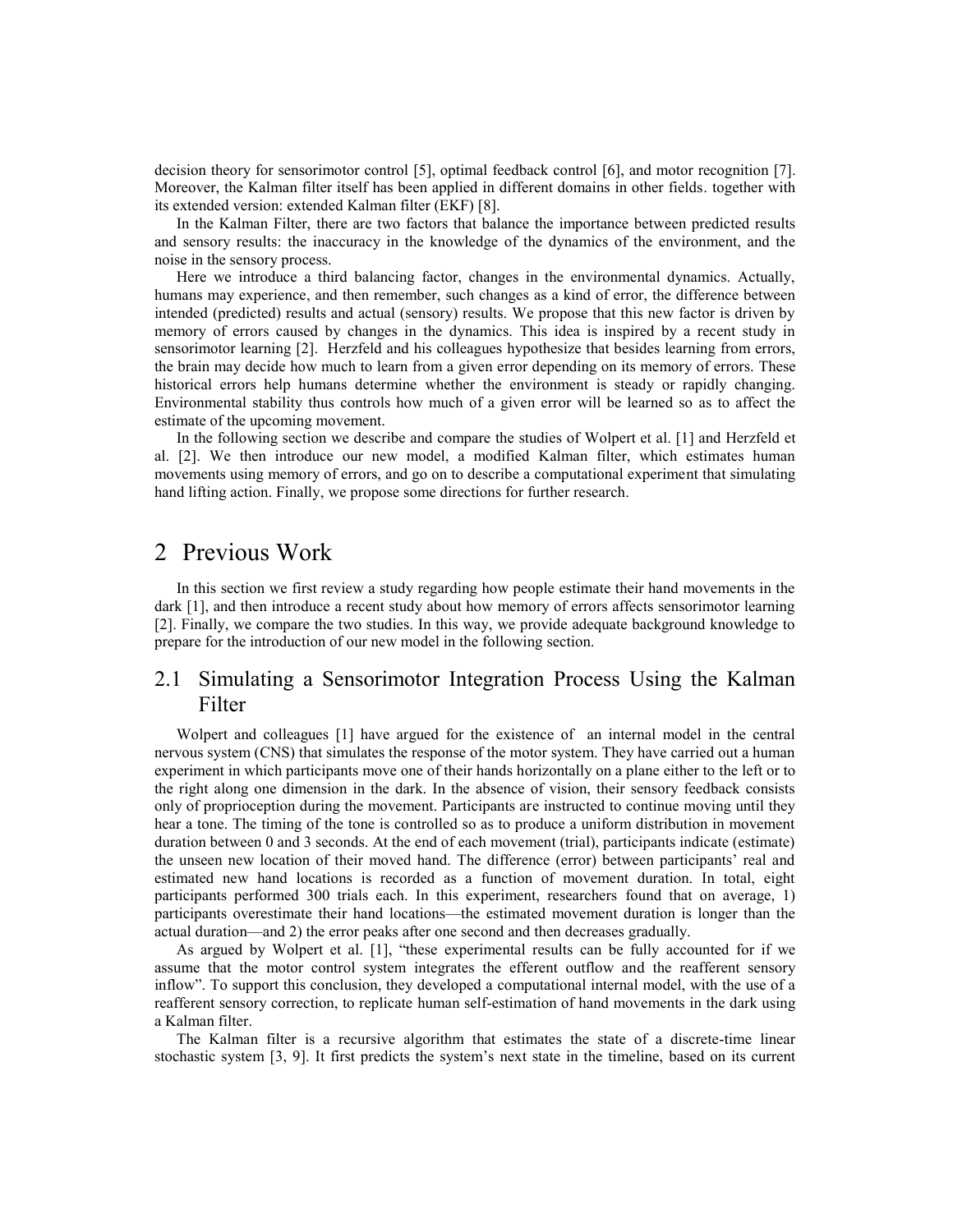state, on knowledge of the running system's dynamics, and optionally on its current motor command. Then it corrects the prediction based on sensory data that may have noise. This two-step routine operates iteratively online to estimate the system's state. From a mathematical viewpoint, the Kalman Filter is a set of equations that provides an efficient estimate for the state of a process, expressed by Eqs.  $(1) \sim (5)$ .

$$
x_t = Ax_{t-1} + Bu_t
$$

$$
B = B + O \tag{1}
$$

$$
P_{t} = P_{t-1} + Q \tag{2}
$$

$$
K_{t} = P_{t} / (P_{t} + R)
$$
 (3)

$$
x_t = x_t^{\dagger} + K_t(Cz_t - x_t^{\dagger})
$$
 (4)

$$
P_{\rm t} = (1 - K_{\rm t}) P_{\rm t} \tag{5}
$$

The Kalman Filter's prediction process is represented by Eqs. (1) and (2), and its correction process is represented by Eqs. (3) ~ (5). Variable x represents the state value. Specifically,  $x_{t-1}$ ,  $x_t$ , and  $x_t$  represent the immediately previous, intermediate predicted, and current estimated state values respectively. Variable  $u_t$  represents the input motor commands, and  $z_t$  the input sensory data.  $A$ ,  $B$ , and *C* are the parameters for the above variables. *K* acts as a gain that weights the new sensory data against the predicted result. Parameters *Q*, *R*, and *P* represent the uncertainty of the prediction, the correction, and the entire estimation respectively. For further details, [\[3\]](#page-9-2), [\[9\]](#page-9-8), or [\[10\]](#page-9-9) may be consulted. From one viewpoint, the Kalman filter is a kind of non-Markovian extension [\[11\]](#page-9-10) because its estimation relies on its historical data, while optimality is not of concern, and so is not guaranteed in our new model.

Based on the simulated results, Wolpert et al. [\[1\]](#page-9-0) have shown that the Kalman filter is able to qualitatively reproduce the propagation of the error of the estimated hand location as a function of movement duration.

### 2.2 A Memory of Errors

In the study of sensorimotor learning, Herzfeld and colleagues [\[2\]](#page-9-1) have hypothesized that the brain not only learns from individual errors that it has experienced before, but also accumulates the errors into a memory; this memory of errors makes it possible for the brain to control how much it will learn from a given current error.

Herzfeld et al. [\[2\]](#page-9-1) have done human experiments to explore the effect of memory of errors in human hand-reaching movements. The experimental setup is as follows. (1) A participant sits down in front of a table, and holds the handle of a robotic arm; the arm is attached on the table, and its handle can be moved because of several moveable joints in the arm. The participant is asked to repeatedly make out-and-back reaching movements; the goal for a trial is to reach a target location from an initial location. (2) The participant's hand is occluded by an opaque horizontal screen that is located above the plane of the forearm; thus the participant cannot see his hand. (3) An overhead projector displays information on the screen about the actual hand location, the initial location, and the intended target location of the reach. This information is visually available to the participants. (4) During a reaching movement (only on the outward reach), the participant's hand may be perturbed by the robotic arm through its handle with a force perpendicular to the reaching direction. The perturbation produces an error during the reaching movement, the difference between the intended hand location and the actual hand location upon arriving. (5) The magnitude of the perturbing force is constant, and the direction may be either to the left or to the right. Thus the force may create two types of errors.

Using this experiment, Herzfeld et al. examine the relationship between memory of errors, and the amount that is learned from a given error. They hypothesize as follows: "[Consider] an environment in which the perturbations persist from trial to trial, and another environment in which the perturbations switch … In a slowly switching environment, the brain should learn from error because the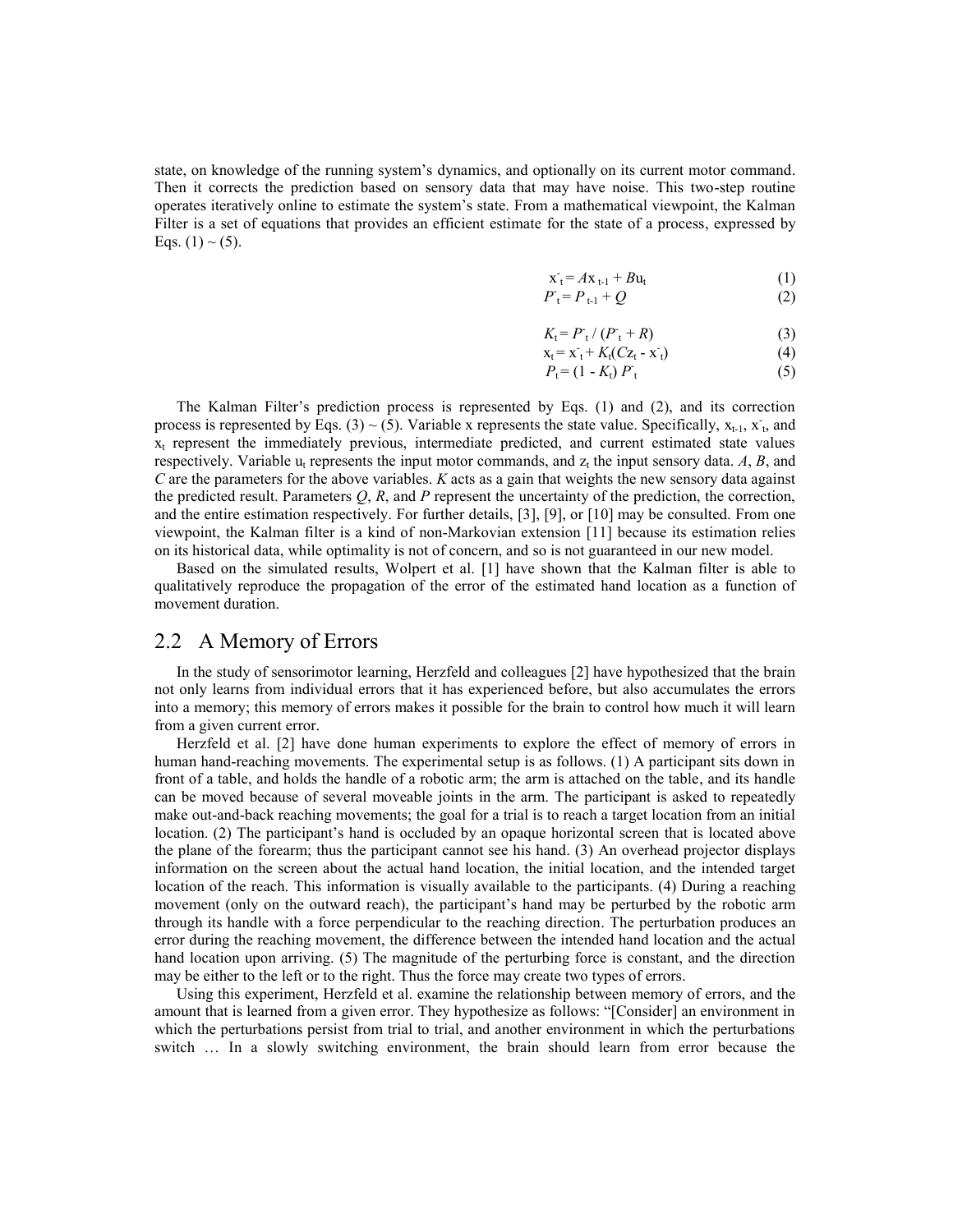perturbations are likely to persist (learning from error in one trial will improve performance on the subsequent trial). However, in a rapidly switching environment, the brain should suppress learning from error because any learning will be detrimental to performance on subsequent trials" [\[2\]](#page-9-1).

In the experiment, participants are randomly divided by environmental stability into three groups (9 per group): they first performed 30 trials of reaching in either a slowly, medium-speed, or rapidly switching environment—the direction of the perturbing force switches. And then all participants experience a pure reaching movement without any perturbation for 10 trials<sup>†</sup>; in this way, the effects of the perturbation are removed. Finally, all participants experience one reaching trial with the same perturbation.

The researchers measured the change in the force applied by participants before and after the final perturbation. By considering the force produced by a participant a proxy for the participant's estimate of the perturbing force, they can indirectly measure how much the participant's estimate of the perturbing force has been updated after experiencing a perturbation. They found that the responses of participants to the same perturbation are different between groups. A participant gives larger responses—corresponding to a higher estimate of the force—in the slowly switching environment and smaller responses—indicating a lower estimate of the force—in the rapidly switching environment. This phenomenon supports their hypothesis quoted above.

Note that in this experiment, although the memory of perturbation has been removed using 10 trials of pure reaching movements before measuring the effect of the final perturbation, a more abstract attribute of the environment, corresponding to a level of persistence of the environment environmental stability, is still available in the memory, and thus influences the effect of the final perturbation. A term "saving" names the influence of this available abstract attribute.

Because of space limitations, we did not explain every detail of the experiment above. A full explanation can be found in the original paper [\[2\]](#page-9-1).

#### 2.3 Comparisons between the Two Studies

In this subsection, we compare the two studies reviewed above. To conserve words, we cite the two papers [\[1,](#page-9-0) [2\]](#page-9-1) for the two studies respectively in the whole subsection here, and at times below we simply refer to the study of Wolpert et al. [\[1\]](#page-9-0) as the first study and to the study of Herzfeld et al. [\[2\]](#page-9-1) as the second study.

First, in both studies, researchers investigate the process by which humans produce an estimate of their movement. Wolpert and colleagues simulate how people estimate their hand move in the dark using the Kalman filter, and Herzfeld and colleagues propose a causal relationship from memory of errors to the knowledge of the environmental dynamics, which knowledge affects the estimation of upcoming movements.

However, the estimation processes examined in the two studies are at different levels. Wolpert and colleagues study the estimated hand location within a single movement trial. They calculated the propagation of estimation error on average for one movement, while they did not concern themselves with the relationships between multiple movement trials. On the other hand, Herzfeld and colleagues study the estimated hand location between trials. They proposed the hypothesis regarding the effect of historical movements on the estimation of the current movement. But we still consider these two studies comparable, because in fact, they are qualitatively studying the same thing, how humans estimate their movements. From this viewpoint, it is reasonable to borrow ideas from the second study to modify the simulation implemented in the first study.

Second, in both studies, an update process relying on an error—the difference between predicted (intended) results and sensory (actual) results—is used in the process of producing the estimate of movements. In the first study, the predicted result is corrected using sensory results. A parameter *K* is used to weight the effect of the error in this correction (see Eq. (4)). The value of *K* depends on both

l

 $\dagger$  This pure reaching movement is known as a "washout" (Herzfeld, Vaswani et al. 2014).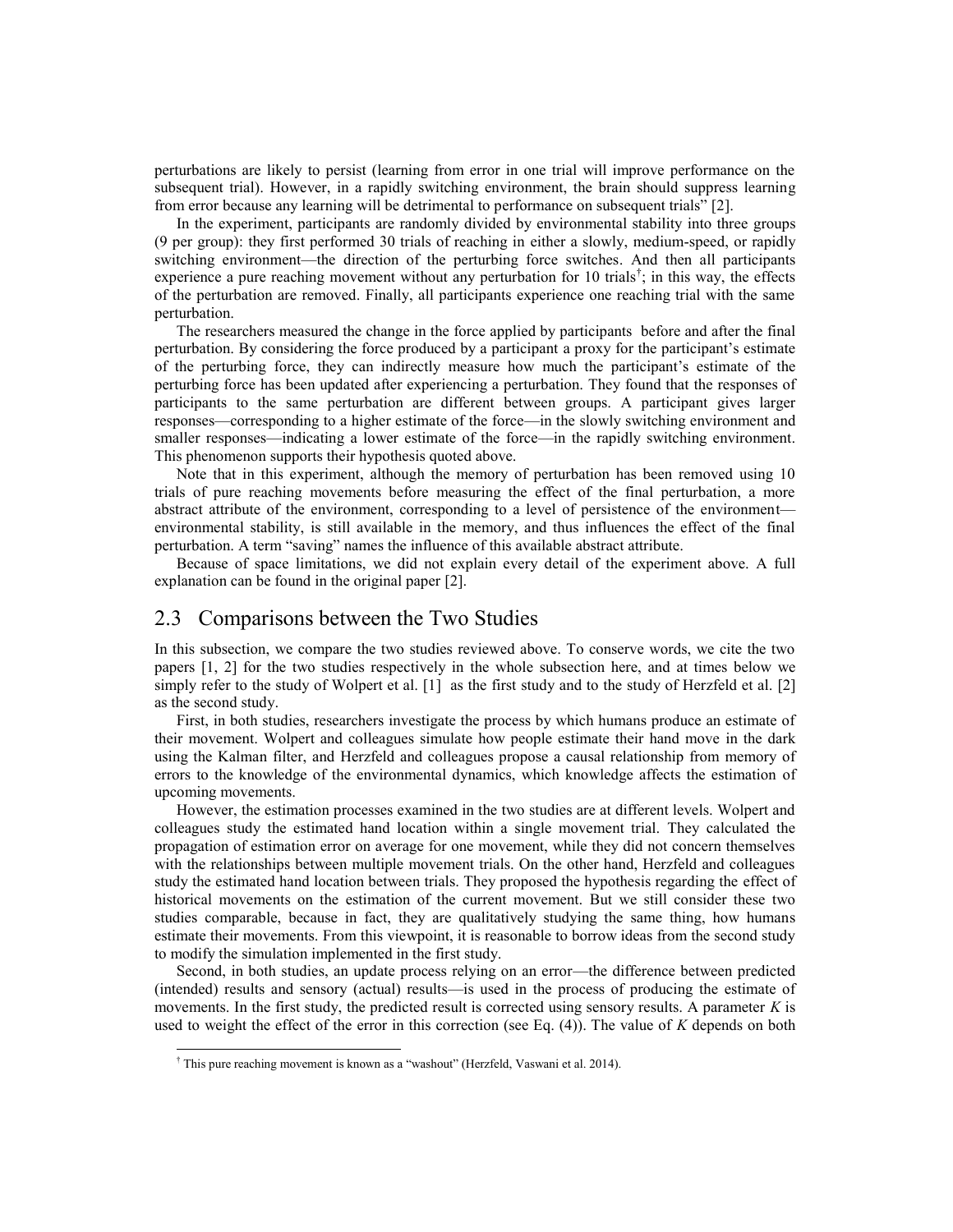the inaccuracy of the knowledge of the environmental dynamics, and the noise in the sensory process (see Eq. (3)). In the second study, a memory of errors controls (weights) how much the current error will be used for updating the newly estimated result, the magnitude of a type of learning rate. Here we see that in the first study, there are two factors—the inaccuracy and the noise—that weight the error, and in the second study, a third factor—memory of errors—is used.

# 3 A Model That Estimates Human Movements Using Memory of Errors

In this section, we first propose an operational definition for a learning rate *η* that determines how memory of errors functionally controls the extent to which errors will be learned. This definition is conceptually inspired by the work of Herzfeld et al. [\[2\]](#page-9-1). We then introduce a modified Kalman filter, in which we add a new factor—memory of errors—to balance the importance between predicted results and sensory results. The effect of this new factor is represented by the magnitude of the learning rate *η*. In this way, we achieve a new model that is able to reflect its knowledge of memory of errors—a feature of the environmental dynamics—into the process of producing movement estimates.

### 3.1 The Learning Rate *η*

The magnitude of the learning rate (*η*) is controlled by memory of errors. The specific formula for this control is represented as a sigmoid function expressed by Eq. (6), and which is assisted by Eq. (7). The learning rate ranges from 0.5 to 1.5 with a default value of 1.0.

$$
\eta = \frac{1}{1 + e^{-\theta t}} + 0.5 \qquad (6)
$$
  
t = 1.0 -  $\frac{2s}{n}$  if n \ne 0, and t = 0 if n = 0 (7)

Specifically in Eq. (6), the variable *t* represents the status of the memory of errors, which is calculated according to Eq. (7). It ranges from -1.0 to 1.0. The parameter  $\theta$  tunes the effect of *t*, and is set to 6.0 by default. In Eq. (7), the variable *n* represents how many errors have been experienced by the brain, and thus stored in the memory. Variable *n* is an integer starting from zero.

As mentioned in Section 2.2, the forces of perturbations used in the study of Herzfeld et al. [\[2\]](#page-9-1) have the same magnitude with directions either to the left or to the right. Similarly, we set only two types of errors in our model: the same magnitude with either positive or negative sign. Variable *s* represents how many times the error type has switched within the memory of errors. Variable *s* is an integer starting from zero.

Here we explain the behavior of the above formula with examples. If the brain has experienced many errors and most of them have the same sign, the value of *n* is large and the value of *s* is small; therefore, the value of *t* is large, close to 1, so that the value of  $\theta t$  is close to 6.0 and  $\eta$  is close to 1.5. This means a slowly switching environment results in a high learning rate—learning more from the current error. On the other hand, if there are many errors in memory and they have switched signs very often, the values of both *s* and *n* are large, so *t* is negative with a large absolute value; thus the value of *η* is close to 0.5. This means a rapidly switching environment leads to a low learning rate—learning less from the current error. These simulated behaviors qualitatively agree with the hypothesis proposed by Herzfeld et al. [\[2\]](#page-9-1). Note that when there is no error in the memory yet, the value of *t* is 0 because *n* is 0, so the value of  $\eta$  is 1.0, which is considered the default value of  $\eta$ .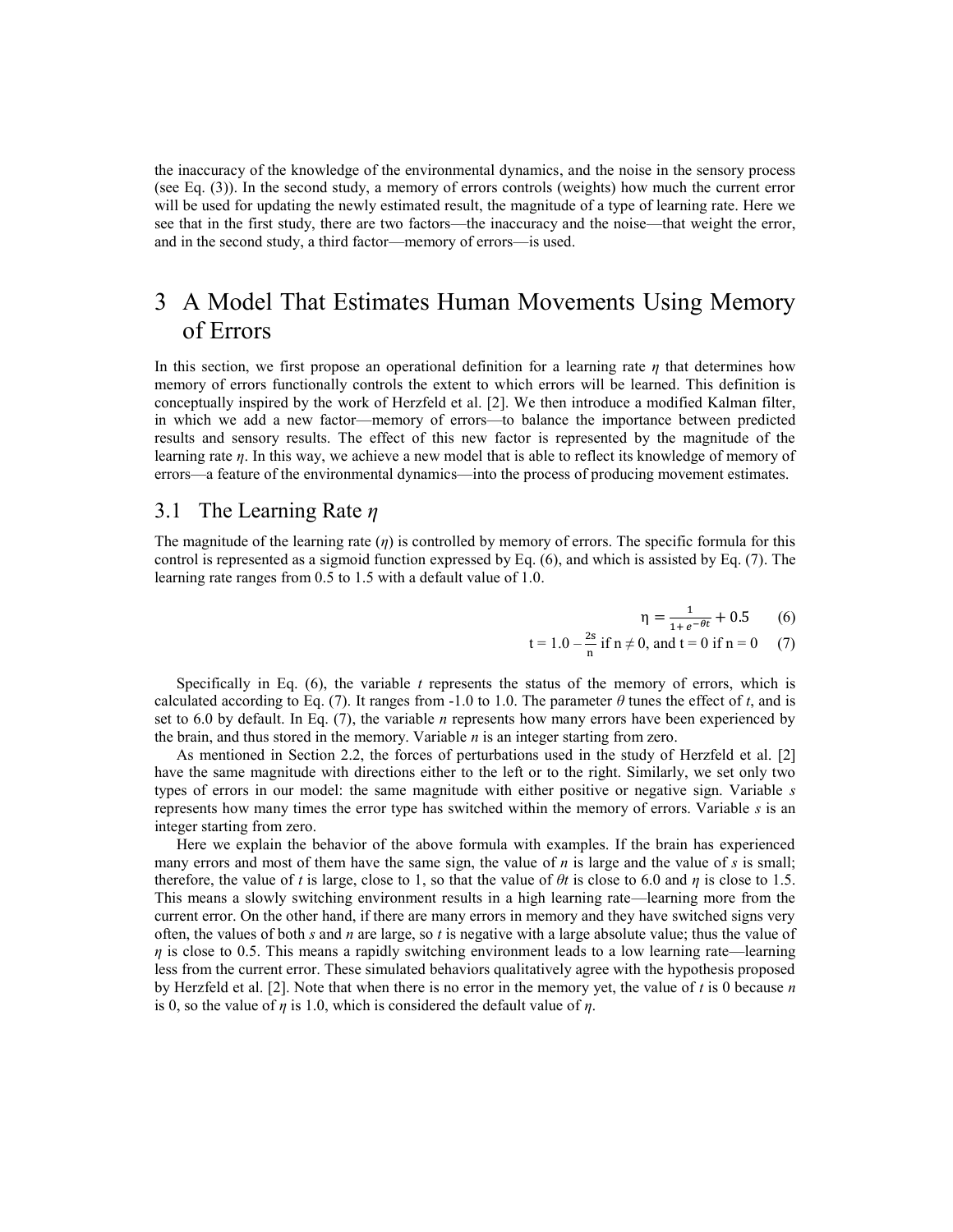### 3.2 A Modified Kalman Filter

Compared to the original Kalman filter expressed by Eqs.  $(1) \sim (5)$ , we modified Eq. (4) by adding a new variable *η*, which is defined in Section 3.1 above, as expressed by Eq. (8). The newly modified Kalman filter is expressed by Eqs.  $(1)$   $\neg$ (3),  $(5)$ , and  $(8)$ .

$$
x_t = x_t + \eta K_t(Cz_t - x_t) \tag{8}
$$

The added variable η represents a new factor that balances the importance between predicted results and sensory results, occurring together with the parameter K.

Two questions need answering regarding this modified Kalman filter: does this modification make sense, and what is its benefit? For the first question, as we have discussed in Section 2.3, both of the studies [\[1,](#page-9-0) [2\]](#page-9-1) introduce a process that updates the movement estimate using a given error, the difference between predicted and sensory results. Although the two updating processes are in different granularity: to update the estimate within one movement trial or between trials, they conceptually produce the same thing. A parameter has been used to weight the error in each of the updating processes: a Kalman gain *K* in the Kalman filter, and a learning rate *η* described in Section 3.1 above. Because *η* has a nature that *K* does not have—the representation of the effect of memory of errors—it is reasonable to add *η* into the Kalman filter to weight the error together with *K*.

Second, the major benefit of adding the parameter  $\eta$  is to handle more cases—allowing us to simulate more human behaviors using memory of errors; the original Kalman filter uses only the previous estimate to make the current estimate. The modified Kalman filter has both inherited the capabilities of the original Kalman filter [\[1\]](#page-9-0) that simulates the estimation process within a single trial of movement, and obtained a new way to weight the error for updating the estimate of movements [\[2\]](#page-9-1), so as to simulate the estimation between movement trials. In the following section, we examine the capabilities of the modified Kalman filter by implementing it into a simulated lifting movement.

## 4 Experiments

l

In this section, we test the performance of the estimation process of our newly proposed model in a simulated hand lifting action, by comparing its estimation process with human behaviors reported from two previous studies [\[1,](#page-9-0) [2\]](#page-9-1). The comparison results support our new model's ability to simulate the estimation process not only within one trial of the movement but also between trials using memory of errors.

#### 4.1 Experimental Setup

From recent reviews of the study of human hand-lifting movement [\[12,](#page-9-11) [13\]](#page-9-12), we see that some researchers [\[14-16\]](#page-9-13) have supported the existence of a (forward) internal model occurring during lifting. They hypothesize that people predict their lifting movements based on a system that simulates the behavior of their body and their environment [\[13\]](#page-9-12), and "the CNS signals the sensory discrepancy between the predicted and actual sensory consequences of action" [\[14\]](#page-9-13). These hypotheses have led us to choose lifting as a reasonable target movement to which to apply our model to simulate the human movement estimation process, because the hypotheses support the primary mechanism of our model, a modified Kalman filter.

We use a software robot simulation (youBot), a robot controller (the LIDA<sup>‡</sup> Framework [\[17\]](#page-9-14)), and a virtual experimental environment (Webots [\[18\]](#page-9-15)) to simulate a lifting movement. We consider this

<sup>‡</sup> For historical reasons LIDA stands for Learning Intelligent Distribution Agent.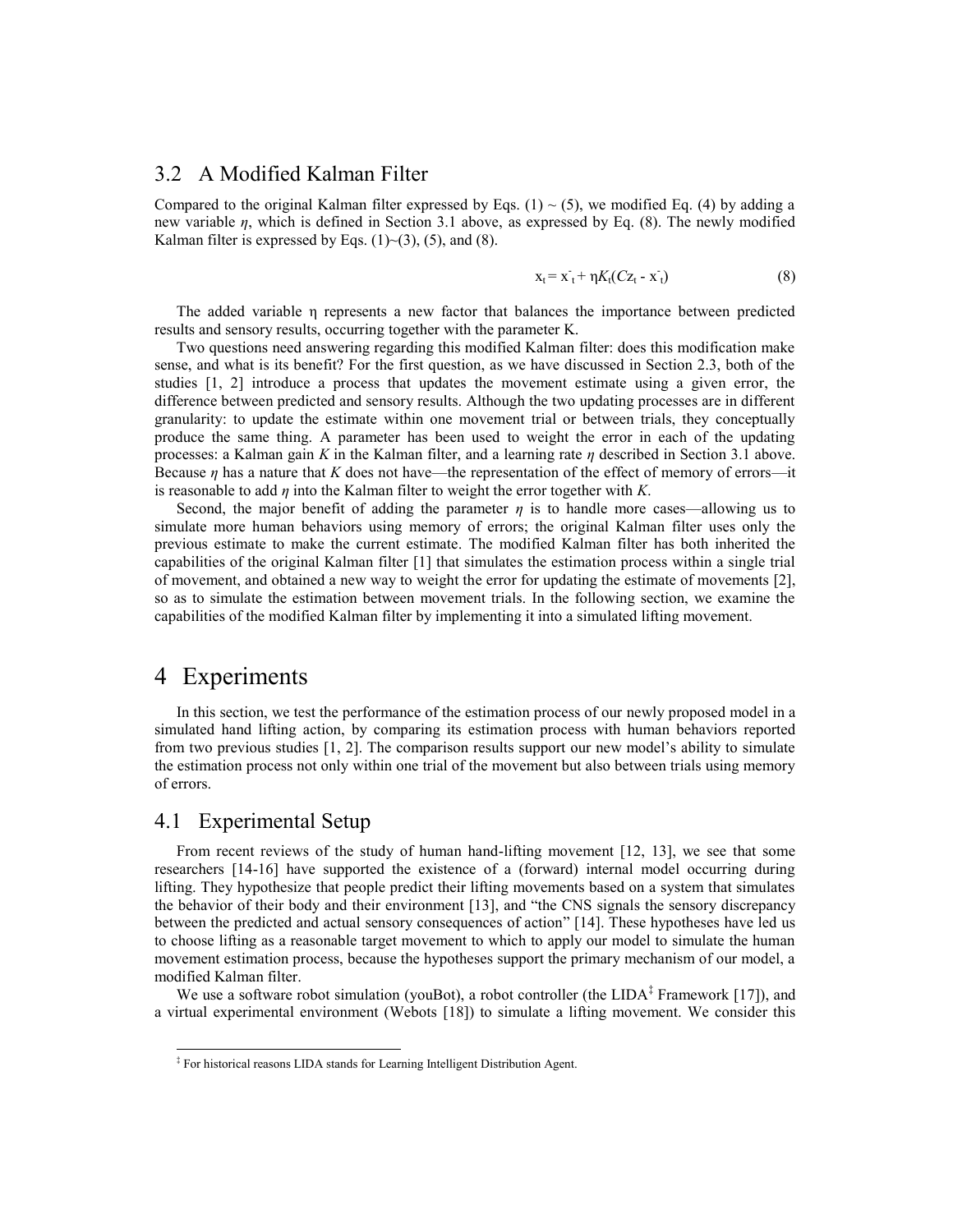robotic simulation to be a LIDA-based software agent. LIDA is a systems-level cognitive model [\[19\]](#page-9-16), and the LIDA Framework is a computational implementation of LIDA. We implement our new model into the Sensory Motor System (SMS) of LIDA, which is a module of LIDA simulating the process of action execution[\[20\]](#page-9-17). After we have embedded the new model into the controller of the agent, the agent is able to estimate the results of its own actions. Because of space limitations, we leave more details to the Supplementary Materials<sup>§</sup>. Here we present only a screenshot of the LIDA-based agent lifting an object (Fig. 1), so as to give an intuitive feel for the agent and its action. Specifically in our experiment, lifting refers to an action in which the agent grips an object, and moves it upwards. The gripper tip locations serve as the hand locations.



**Figure 1:** A screen shot of a LIDA-based agent lifting an object

### 4.2 Implementation of the Learning Rate *η*

As defined in Section 3.1, the value of *η* depends on both the number of historical errors and the switching time between these errors. Computationally, we created three variables stored in long-term memory: (1) the number of errors *n*, (2) the number of switches *s*, and (3) the current error type *c*. The first two variables *n* and *s* have been introduced in Section 3.1. Variable *c* is used to determine whether the current error and the upcoming error have different types. If the two errors have different types, one instance of error-switching will be accumulated to variable *s*; otherwise the value of *s* does not change.

In the experiment, these three variables are retrieved once when the agent initializes a lifting movement; thus, the value of  $\eta$  is calculated before the start of the movement and is constant within one trial. Then, at the end of every lifting trial, the three variables are updated based on the error between the estimated hand location and the actual hand location. In this way, the value of *η* may change between trials.

### 4.3 Estimation without Memory of Errors

l

We prepare a computational experiment that is configured similarly to the human experiment reported earlier [\[1\]](#page-9-0), which studies the estimation process within a single movement trial without being concerned about memory of errors.

As we have reviewed in Section 2.1, in the study of Wolpert and colleagues [\[1\]](#page-9-0), human participants are asked to move their hand in dark, and they stop moving and report an estimated hand location when they hear a tone. In our simulation, the agent does not have visual sensors but senses the angles of its arm's joints; this configuration conforms to the situation in the human experiment, namely, that participants are without vision, and guided solely by proprioception. Also, we created a program that sends a stop command to the agent, instructing it to stop lifting (see Section 3 in the Supplementary Materials for details); this program plays the role of the experimenters who control the

<sup>§</sup> Find the document here: http://ccrg.cs.memphis.edu/assets/papers/2015/MKF\_Supplement.pdf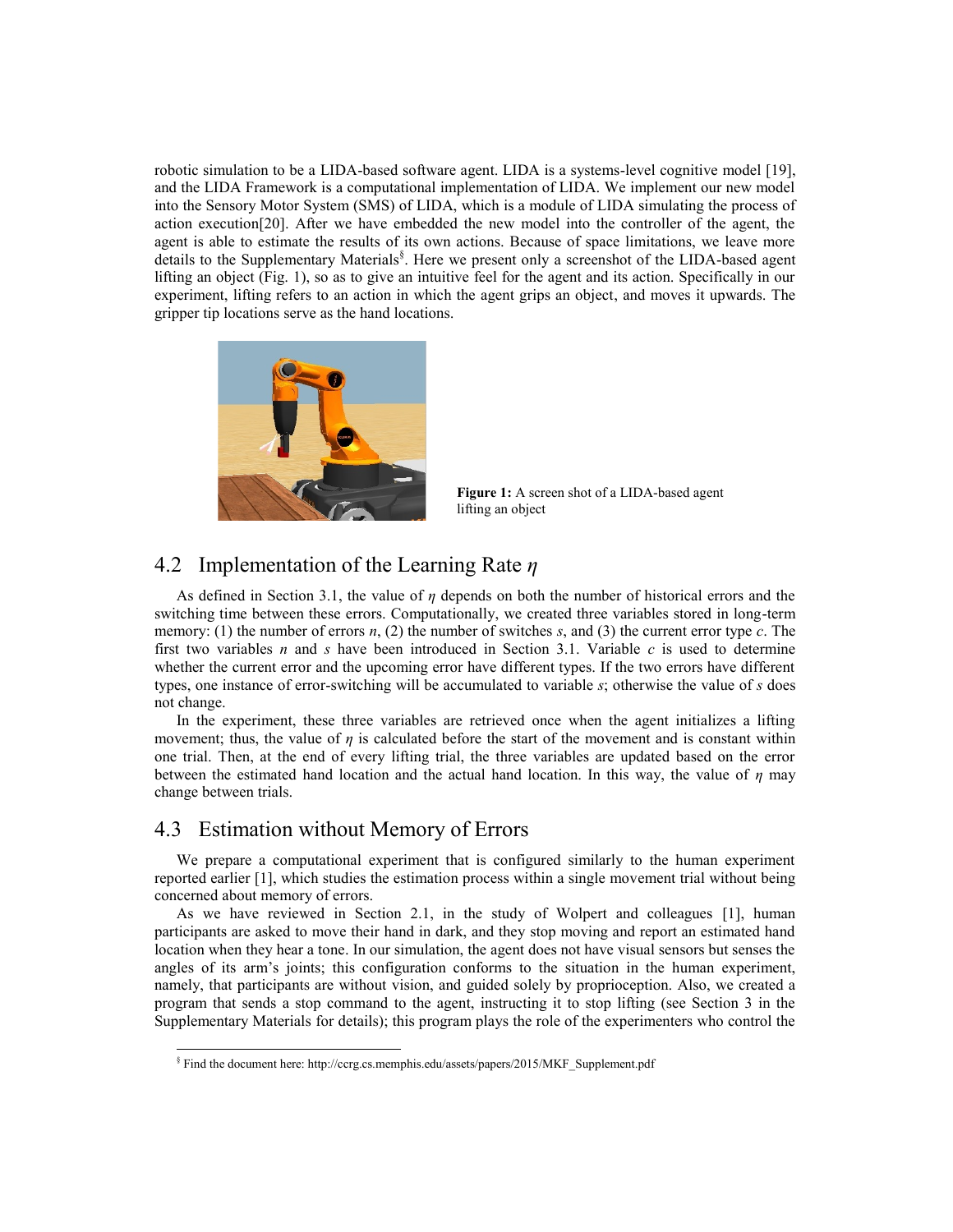timing of the tone in the human experiment. In the human case, a pair of real and estimated hand locations was collected at the end of each movement trial. So in total, 2400 data pairs were collected (eight participants with 300 trials each). In our simulation, the "experimenter" program generates one stop command at a different virtual time\*\* during each lifting trial. Stop commands are generated so as to give a range of lift durations from 6 to 65 units over 60 lifting trials. We consider the process during the first 5 time units to be the system's initiation process, and did not collect data during this interval. We performed 40 repetitions of the above trial block (60 lifting trials with different durations) for a total of 2400 data pairs of estimated hand location and actual location, in order to achieve parity with the data collected during the human experiment.

In our simulation, the differences (errors) between real and estimated hand locations are recorded as a function of duration of the hand lifting movement. The average error for each moment (virtual time unit) is calculated, and is shown in Figure 2; movement duration is represented as a number of virtual time units. These simulated results are qualitatively similar to the human data [\[1\]](#page-9-0): Overall, 1) the hand location is overestimated, and 2) the error peaks in the first part of the movement (at virtual time 23), and then goes down.



**Figure 2:** Simulated estimation errors of hand lifting action on average without memory of errors



**Figure 3:** Different propagation of simulated estimation errors of hand lifting action on average. The propagation of errors (a) through (e) are when experiencing different environments that have the error switching rates of 90%, 70%, 50%, 30%, and 10% respectively

#### 4.4 Estimation with Different Memory of Errors

In this sub-section, we describe a computational experiment to examine the effect of memory of errors on the estimation process of an agent. This effect has been examined in, and supported by, human experiments [\[2\]](#page-9-1) (See Section 2.2).

In our experiment, the agent may lift three types of objects, which have different weights: 0.1kg, 0.2kg, or 0.3kg. We consider 0.2kg to be the default weight, and 0.1kg to be lighter and 0.3kg to be heavier. To artificially create errors as those that were introduced in the human experiments [\[2\]](#page-9-1), we first configure the agent's knowledge of the object's weight to a default value (0.2kg), and then let the agent lift either a lighter (0.1kg) or a heavier object (0.3kg). In this way, the difference (error) occurs between the estimated hand location and the actual one, and two types of errors, positive or negative, are made by using lighter or heavier objects respectively.

l

<sup>\*\*</sup> The agent executes at unit intervals in Webots virtual time.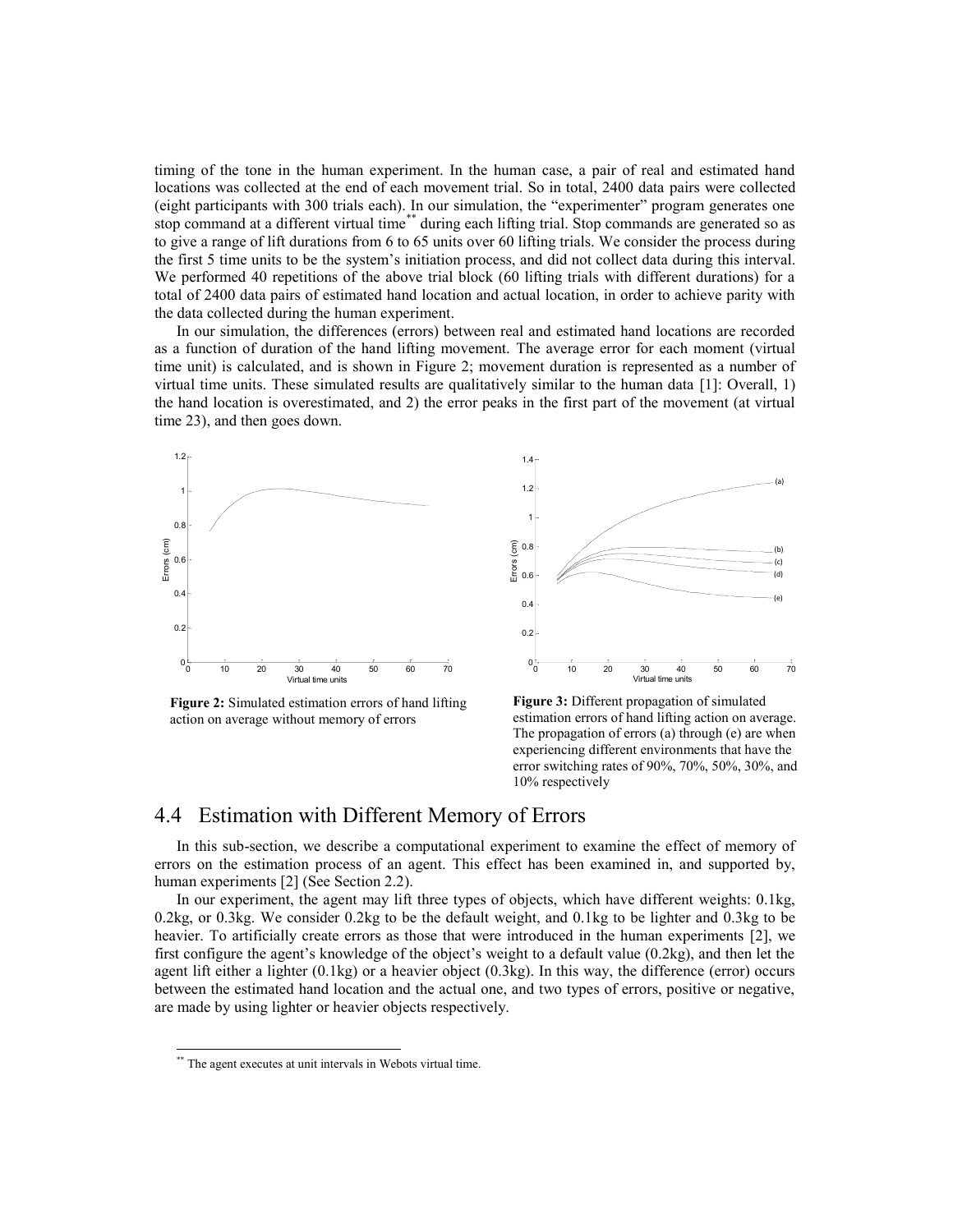Based on the fact that the sequence of errors stored in memory may switch between positive and negative, we prepare five types of environment that the agent can experience: error switching rates of 10%, 30%, 50%, 70%, or 90% respectively.

To observe the effect of memory of errors, we first let the agent perform 30 lifting trials, using either lighter or heavier objects, to create its memory of errors, and then we let it do one lifting trial using a heavier object. We analyze the propagation of simulated estimation errors during the last lifting trial when the agent has experienced a certain type of environment. In detail, we let the agent perform the above 31 trials 25 times for each type of environment, and calculated the estimation errors on average during the 31st trial, as shown in Figure 3. Within every 31 trials, the value of  $\eta$  changes (see Sections 3.1 and 4.2), and its value is initialized to zero when the agent starts a new sequence of 31 trials. The approach we are using here to explore the effect of memory of errors is based on the design of previous human experiments [\[2\]](#page-9-1).

As shown in Figure 3, the simulated estimation errors are different in different environments. In detail, the errors are smaller when the environment the agent has experienced has a lower switching rate of errors—propagation (a) is largest and (e) is smallest; that is, the error propagation peak is lower, and the decline after the peak is more rapid. This difference demonstrates that when the environment is more stable—having lower error switching rate—the estimated hand location is closer to the actual because the agent learns more from a given error created using a heavier object. This effect of the environment (memory of errors) matches the phenomenon found in the human experiment [\[2\]](#page-9-1). In more detail, the value of *η* is different while generating propagations of simulated estimation errors ((a)  $\sim$  (e)). For example, in situation (a), the agent experiences a rapidly changing environment (switching rate of 90%), so in Eq. (7) variable s is close to n, and then together with Eq. (6) the value of *η* nearly reaches its minimum, 0.5. On the other hand, in situation (e), because the agent experiences a very steady environment (switching rate of 10%), we can infer that the value of *η* nearly reaches its maximum, 1.5. Similar computational inferences can be done for situations (b)  $\sim$  (d) as well. These inferences match the interpretation of Herzfeld and his colleagues for the human results [\[2\]](#page-9-1). Therefore, we argue that we have simulated both the phenomenon and causal factors present in certain human experiments [\[2\]](#page-9-1).

Furthermore, for most propagations of simulated estimation errors shown in Figure 3, from (b) through (e), their behaviors are similar to study results of human behavior  $[1]$ : 1) the hand location is overestimated, and 2) the error peaks in the first part of the movement, and then goes down. The only exception is the propagation (a) in Figure 3, which does not exactly follow the human experimental result [\[1\]](#page-9-0): although it shows the overestimation of the hand location, its error simply goes up but does not have an ensuing decline. We think this exception may be due to the fact that the 90% switching rate is an extreme situation that is outside the scope of the hypothesis [\[1\]](#page-9-0) describing usual human behavior. In this situation, the agent has experienced a very rapidly changing environment, so it almost does not believe the current sensed data—the agent's knowledge dominates the estimation. That is why the decline does not appear after the peak, and the decline is the result of a trade-off between the agent's knowledge of the dynamics of the environment and its sensory data.

In summary, together with the experimental results shown in Section 4.3, we have shown that an agent embedded with our newly proposed model is able to simulate both (1) human estimation of its lifting movement within one trial [\[1\]](#page-9-0), and (2) human estimation between lifting trials driven by memory of errors [\[2\]](#page-9-1).

# 5 Future Work

We have presented a new model that estimates human movements using memory of errors. Furthermore, we have computationally embedded this model into a cognitive model, LIDA [\[19\]](#page-9-16), to